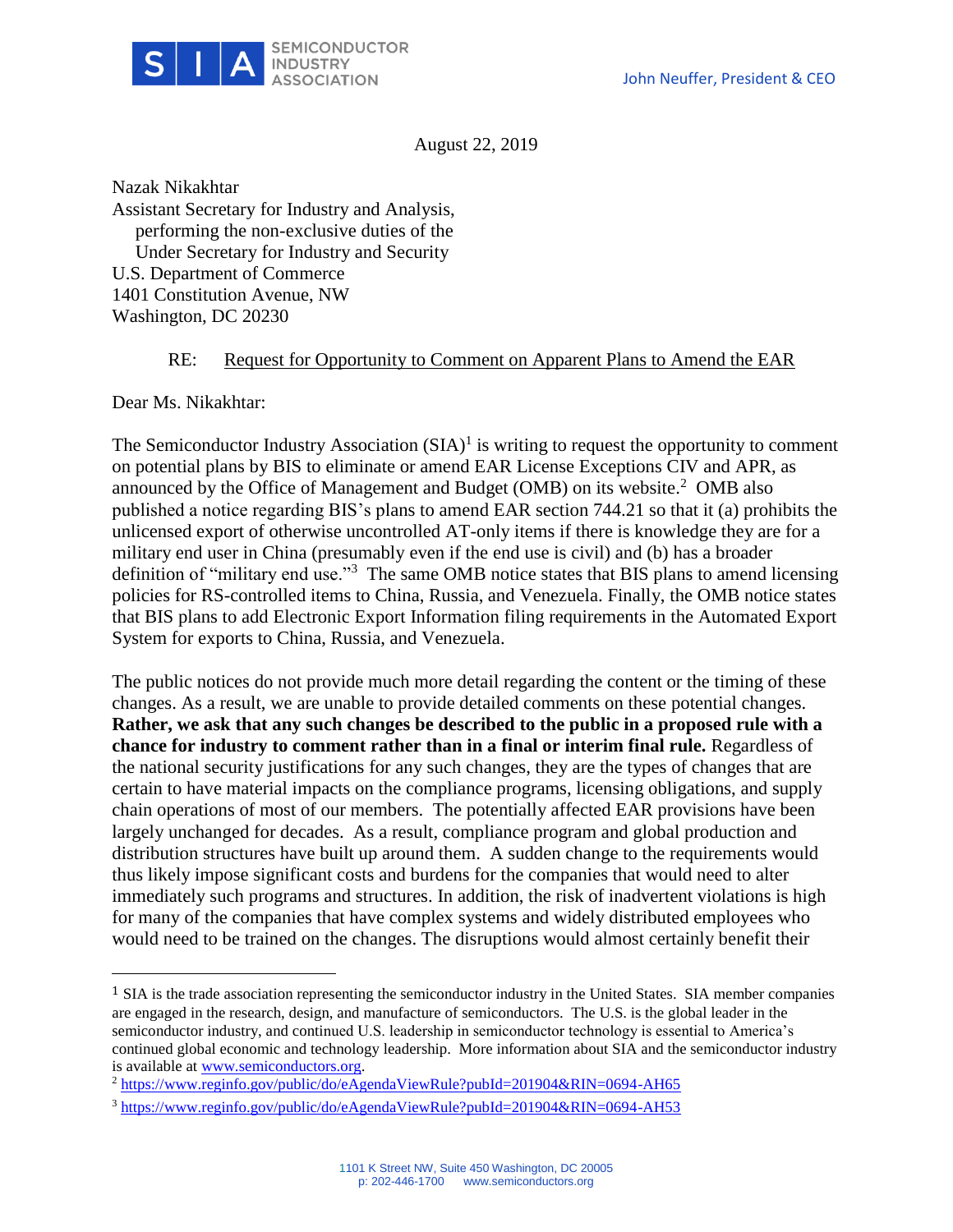

foreign competitors that would not need to work through similar changes to their compliance and distribution systems at the same time. SIA recognizes the growing trends for some countries to encourage domestic civilian-military fusion within their economies and the serious national security risks associated with that trend and challenges this poses to U.S. export control regimes. SIA is committed to working with BIS where legitimate national security concerns can be addressed in a way that also balances the needs of the semiconductor industry to maintain global competitiveness.

As with most proposed export control rules, the opportunity for industry to comment will give BIS valuable information about the practical aspects of the change and how better to accomplish the national security objectives in the least regulatory burdensome way possible. Public comments will enable BIS officials to understand better the unintended collateral consequences unrelated to the policy merits of the rule. A standard proposed rule and public comment process will also give industry a chance to begin modifying their internal compliance programs and global distribution/production systems so that they can be ready to comply with the changes once they become effective.

In addition, an opportunity to provide comments might allow BIS to achieve national security goals without removing license exception completely as some of our members may have suggestions regarding other ways to accomplish the objectives that may be of use or benefit to BIS. For example, some of our members may make suggestions and comments such as the following:

- 1. BIS could create a bulk licensing setup similar to its Encryption Licensing Arrangements that would authorize exports of now CIV-eligible items to end users and intermediate warehouse locations in Country Group D:1.
- 2. BIS could implement a periodic post-export reporting requirement.
- 3. BIS could create bulk licenses that would authorize otherwise CIV-eligible items, such as 3A001.a.7 semiconductors, to a class of end users (such as telecommunication equipment manufacturers) located in D:1 countries that have not been deemed to create a national security risk.
- 4. BIS could tailor the amendment to License Exception CIV so that it would allow for exports to subsidiaries or affiliates of U.S. companies for internal use or development activities.
- 5. A "safe harbor" or exclusion clause could be added to authorize temporary/transiting shipments to distribution sites or warehouses located in D:1 countries removed from eligibility for CIV license exceptions if the final end users are located outside D:1 countries.
- 6. BIS could grandfather in current customers of exporters where there is no national security risk or military support.